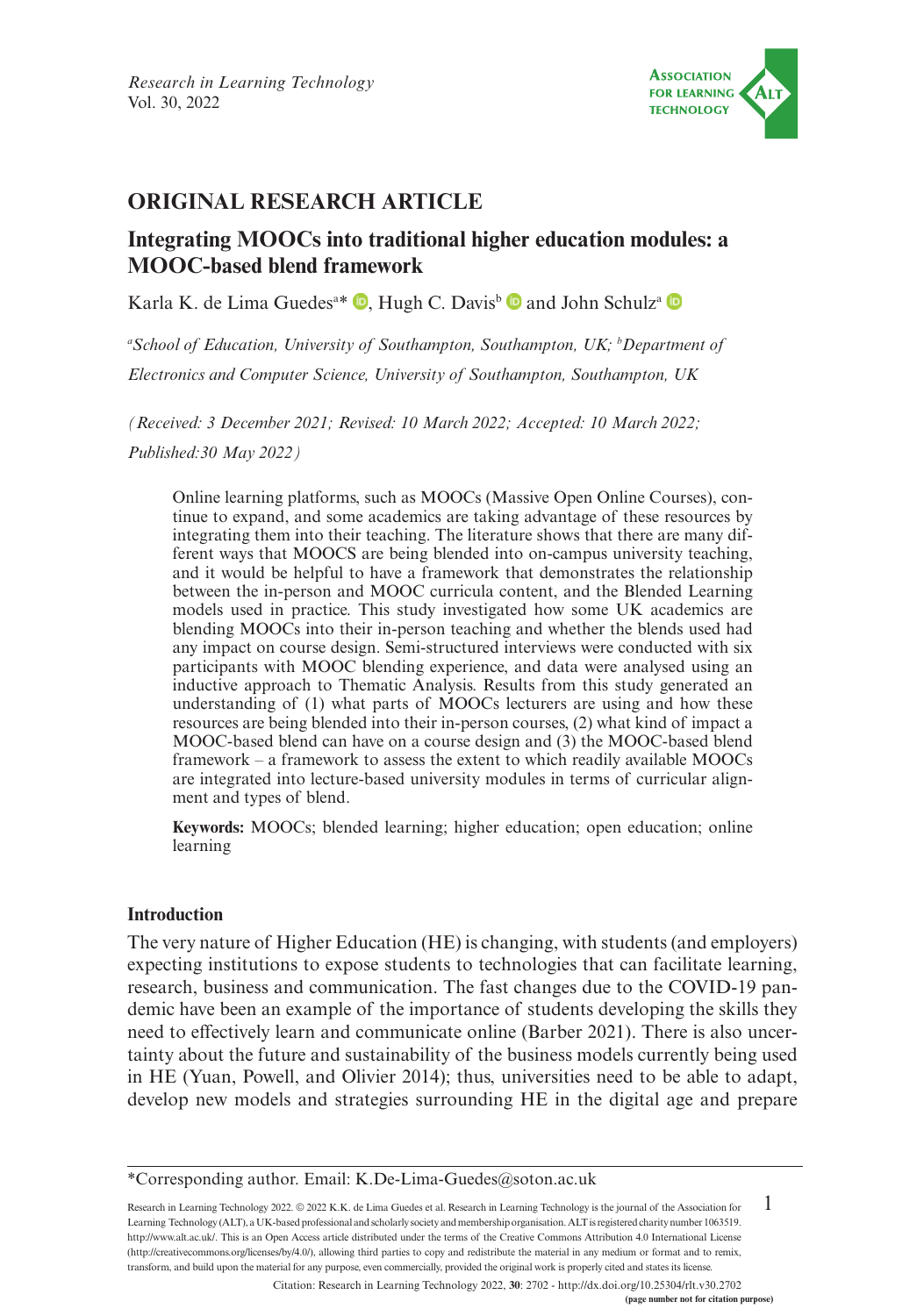students for major developments that are already taking place (Barber, Donnelly, and Rizvi 2013; Castañeda and Selwyn 2018). They also need to cater to the needs of an increasingly wide spectrum of students who are culturally diverse and have different educational backgrounds, personality types, digital abilities, learning preferences and needs. And this is where the use of online learning technologies can help with some of these challenges.

The introduction and wide use of web technologies have altered the way not only in which we share information and communicate but also how students learn and tutors teach. Some of the so-called disruptive learning technologies (Conole 2015; Flavin 2012) are being used across campuses in and outside classrooms, and in today's education scene, it is rare to find HE instructors who have not integrated some kind of online technology or resource into their teaching.

One of these learning technologies that have become prevalent in HE is Massive Open Online Courses (MOOCs). It has been nearly a decade since MOOCs were introduced and they have become a popular mode of online learning. MOOCs now have over 220 million learners and 19.4 thousand courses throughout the world (Shah 2021). They have not only been used independently by students but also incorporated into traditional university classroom settings, and some have argued that they have the potential to change traditional lecture-based HE approaches and assumptions around teaching and learning (Wintrup, Wakefield, and Davis 2015).

MOOCs have generated interest from many in academia, in particular concerning how to repurpose them due to the high quality of their teaching resources (and the high costs involved in their creation). There is no literature showing the extent to which MOOCs are being used by lecturers, but there is significant interest in repurposing them, including MOOC-blend practices (see Albó and Hernández-Leo 2016; Borthwick 2018, 2021; Orsini-Jones 2015; Pérez-Sanagustín *et al*. 2017).

#### **Blended learning**

In order to discuss the integration of MOOCs into traditional HE, it is important to understand Blended Learning, which is both simple and complex to define. Blended Learning includes part of a course being delivered online with some element of student control over time, pace and learning paths. Blended Learning should not be described as a programme that had an online tool added to it; instead, it should be the result of the integration of online and in-person activities that resulted from the fundamental rethinking and reconceptualisation of the teaching and learning dynamic, with a design that is congruent with the learning outcomes, contextual needs and contingencies, and that increases students' interaction with tutors (Garrison 2011; Garrison and Kanuka 2004) and peers.

At a simpler level, it refers to the integration of a wide range of online learning elements to in-person learning experiences. At a more complex level, however, there are limitless combinations, possibilities and applications to a great variety of contexts, which means that no two designs are usually the same, and each design contains a different balance of online and in-person components. In reality, educators use a variety of blending models for all sorts of reasons and embed a range of online resources at different levels of integration. Blended Learning has no generally accepted definition nor taxonomy. Nonetheless, for the purposes of this study, it will be defined as any form of integration of online activities with in-person teaching or its curriculum.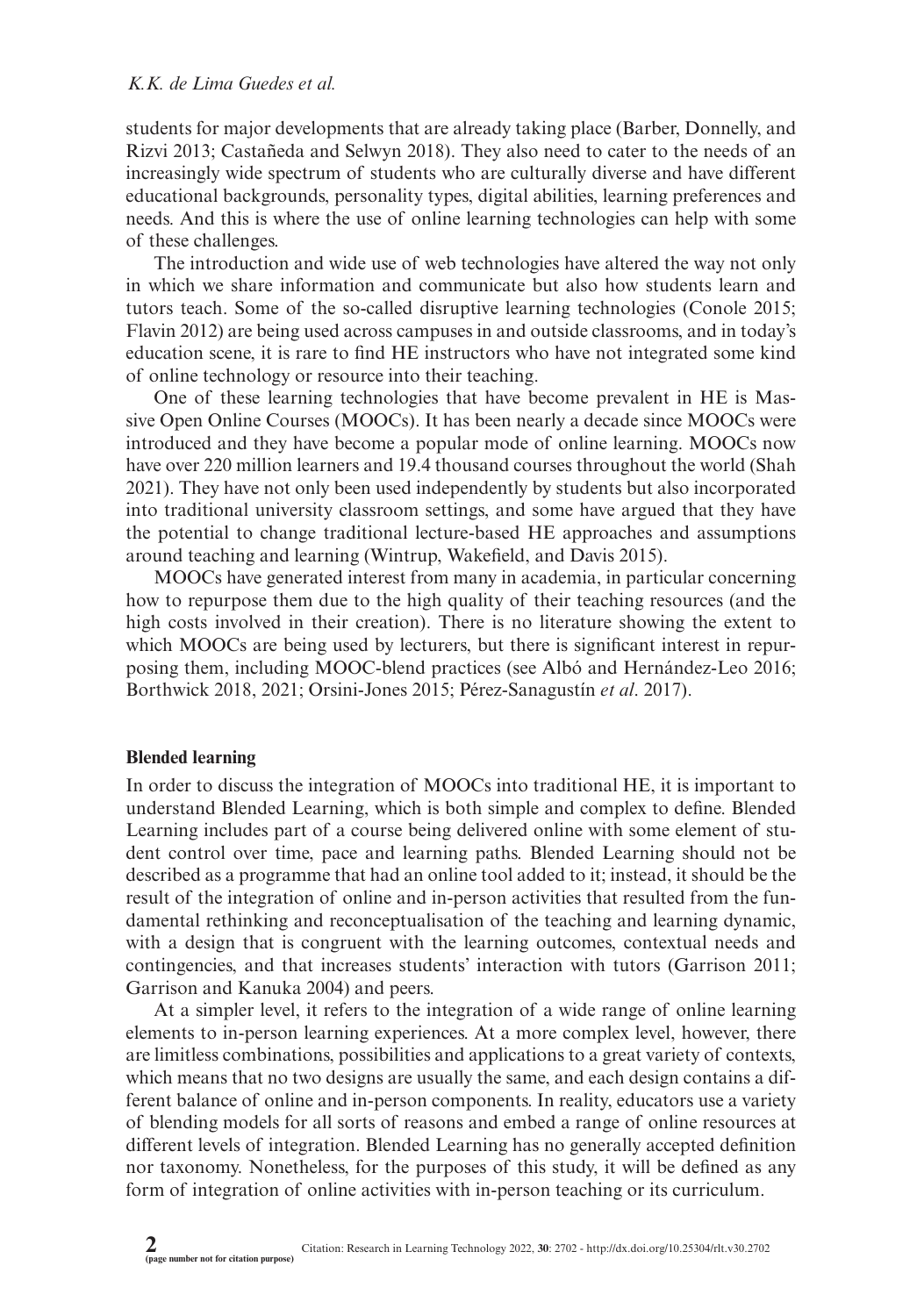## *Blended learning models*

Many lecturers blend online with in-person activities because they see it as beneficial to students or their teaching practice. However, lack of widely accepted definitions, models and taxonomies, institution unawareness of module blends and limited research in the area result in difficulty when attempting to understand and carry out research in Blended Learning designs.

Different models have been presented in the literature (see Powell *et al*. 2015; Staker and Hown 2012), but these categorisations are usually limited to a small number of institutions, often in the US, and not always applicable to UK Higher Education (UKHE). One example of a Blended Learning model that could be used in HE is the *Blended with Purpose Multimodal Model*. It suggests that the use of a variety of pedagogical techniques, deliveries and media might be the most effective way to help the wide range of students in HE (Picciano 2009). The model defends the notion that the development of certain skills might be more effectively done in-person, whilst others can achieve better results online. For instance, social and emotional supports are usually best provided in-person, whilst reflection can be more beneficial online, for example, if done in a blog type of environment (Figure 1).

Another approach focuses on how technology is used to improve the course instruction, instead of where skills are better developed. In the *Brigham Young University (BYU) model*, Blended Learning has been categorised into three types of blends as per pedagogical enhancements the technology enabled (Graham and Robinson 2007):

- (1) **Transforming Blend**: Technology used facilitates an improvement in pedagogy by moving from a passive information transmission to a more active learning pedagogy.
- (2) **Enhancing Blend**: Technology used increases instructor or student productivity.
- (3) **Enabling Blend**: Technology used enhances access and convenience for the students.

BYU model blending categories focus on the affordances technology has to offer in a course to instructor and students, but disregard areas such as what, how and how often technology is being used.

## *MOOCs as a tool for blended learning*

A recent development in the use of MOOCs has been the integration of these into traditional teaching in HE institutions (see Albó and Hernández-Leo 2016; De Lima Guedes 2020; Orsini-Jones 2015; Orsini-Jones, Gafarom, and Altamimi 2017; Orsini-Jones *et al*. 2018; Yuan, Powell, and Olivier 2014). MOOCs can be used to supplement HE teaching methods and create wider and more international exchange opportunities when integrated to traditional modules. However, it is still difficult to know exactly how widespread the adoption of blended initiatives is, what models are being used and how impactful they have been, as this information is not often known at the university level. There has also been limited research that offers any kind of taxonomy, model or framework to analyse MOOC-based Blended Learning (see Israel 2015; Kloos *et al*. 2015).

One suggested framework for MOOC-blends is the *H-MOOC framework* from Pérez-Sanagustín *et al.* (2017) (Figure 2). This framework assumes that the MOOCs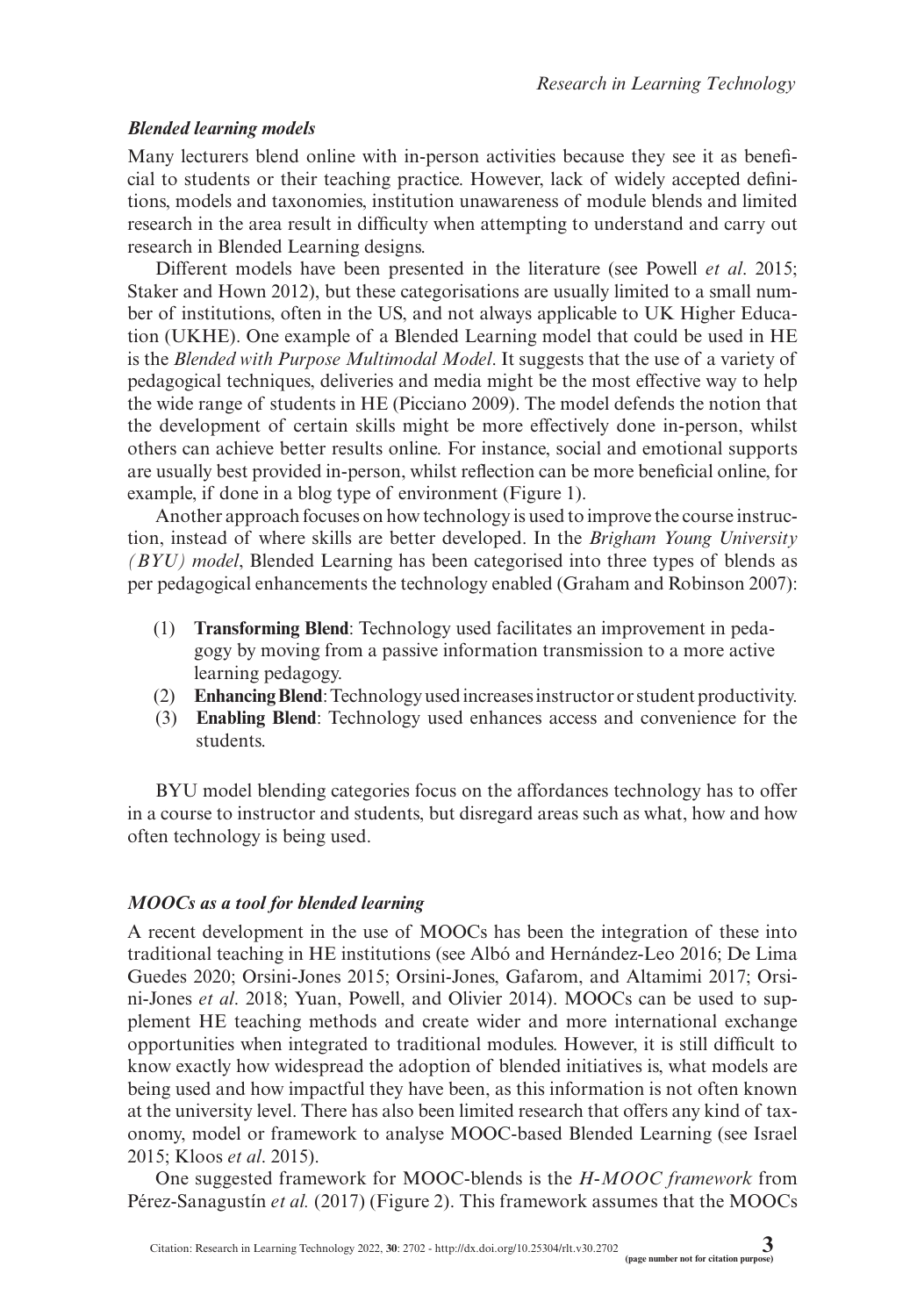

Figure 1. Blended with purpose – The multimodal model from Picciano (2009).

being used in the blending are already available, and organises the implementation of MOOC-based hybrid initiatives as a continuum of two factors: (i) the institutional support needed (x-axis), which refers to the infrastructure, services and human resources needed to support the use of the MOOC or its content, and (ii) the alignment of the hybrid initiative with the course content (y-axis), which refers to how close an existing syllabus is to the curricular content of the MOOC(s) used in the blend.

The H-MOOC framework enables the characterisation of courses through the continuum of the different levels of content alignment and institutional support and can support HE decision makers in the process of evaluating which initiatives for reusing MOOCs are more suited for their context. These decisions, however, are taken at a higher institutional level. This framework does not look at the MOOC versus in-person content alignment and the types of blends used in practice as a result of tutors' evaluation of their teaching needs and learning dynamics.

This study is then interested in investigating one possible way of repurposing MOOCs – integrating them into traditional in-person university teaching, but looking at it from the lecturers' perspective in order to understand what models are being used and whether the blends have affected course design. In order to explore these, the following research questions (RQs) are proposed:

- RQ1: How have MOOCs been integrated into in-person HE modules? And do these practices reflect any of the Blended Learning models from the literature?
- RQ2: Has the MOOC-based blend practice had an impact on the course design?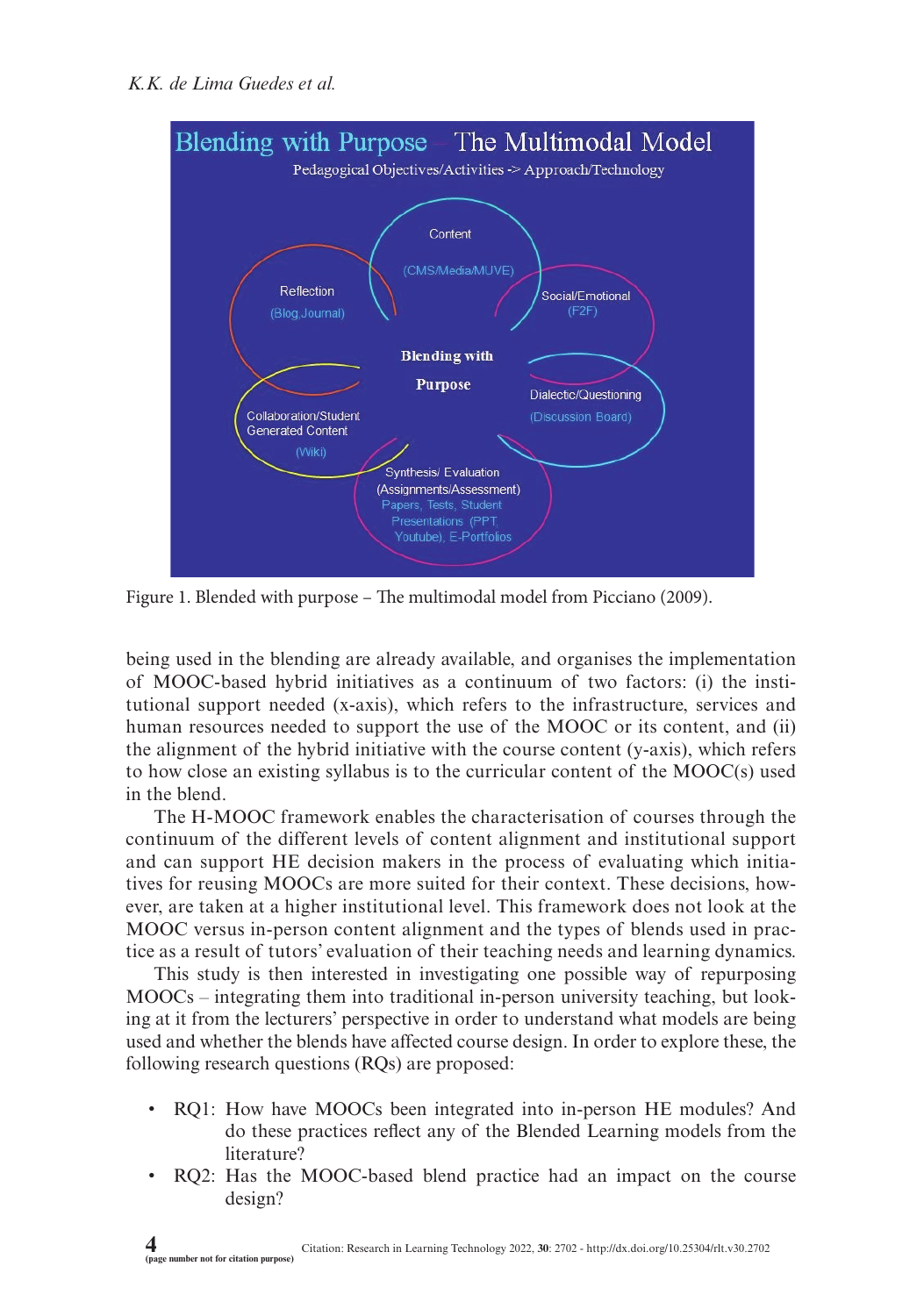

# Institutional support

Figure 2. H-MOOC framework from Pérez-Sanagustín *et al.* (2017).

From the findings, this paper has set out to design a framework for describing the practice surrounding in-person and MOOC syllabus alignment and the types of MOOC-based blends being used by these lecturers.

## **Method**

## *Research design and participants*

Participants in this study were six lecturers from five departments across three UK universities found via snowball sampling. They were chosen to participate in this research due to their experience with integrating MOOCs into their in-person teaching. All lecturers gave consent to participate, and this study received ethics approval from institution's research committee. A qualitative methodology was used to allow the description and a comprehensive understanding of the participants' experiences and practices of embedding MOOCs into their courses. Two of the participants were female and four male, they taught at undegraduate and postgraduate levels, and all participants were module leaders or joint decision makers in the module they were teaching. These lectureres used a range of MOOCs (run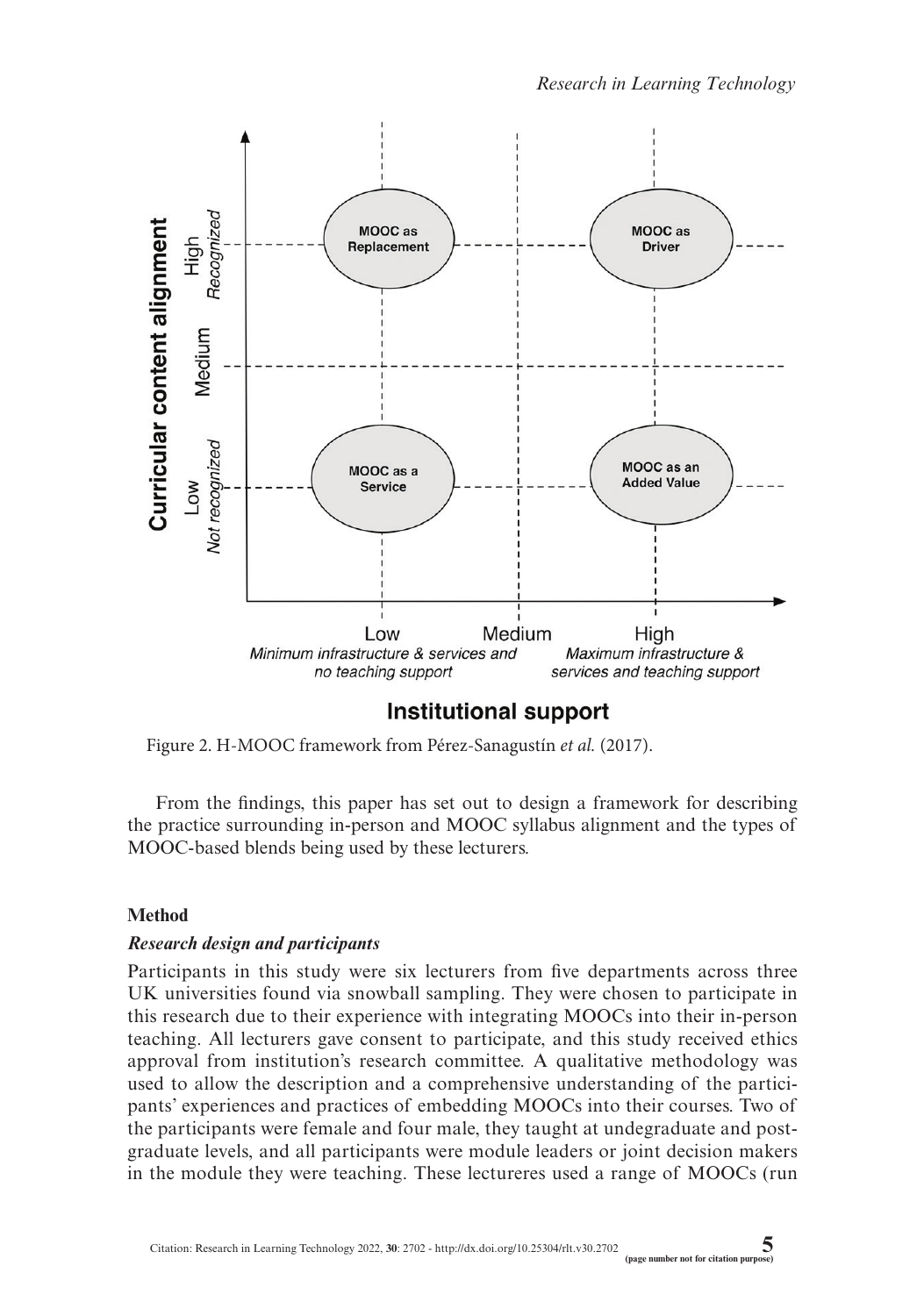by their own or other institution), but all from the platform FutureLearn.<sup>1</sup> They had a variety of experiences with MOOCs, from integrating a MOOC for the first time to having a 5-year experience with MOOC-blends. Some also had experience with taking part in, being part of and designing MOOCs or similar online courses (Table 1).

## *Data collection and analysis*

Participants responded a questionnaire about what modules they taught, which MOOCs they have used as part of their teaching practice and their views on using MOOCs in HE. They were then individually interviewed following a semi-structured interview structure. Interviews were conducted either in-person or via Skype, lasted between 20 and 50 min and were audio recorded and transcribed. Participants were anonymised in the dataset by being given a label, for example, IntervieweeL (Table 1).

Thematic analysis as proposed by Braun and Clarke (2006, 2013) and Braun, Clarke and Rance (2014) was used as the data analysis method. Thematic analysis is a qualitative analytic method used for identifying, analysing and reporting patterns (themes) within a dataset, such as an individual or set of interviews, in correspondence to the proposed RQs (Braun and Clarke 2006). In this study, themes were identified in an inductive fashion and at a semantic level, that is, the analysis focused on the participants' standpoint and not beyond what they said (Figure 3).

## **Results and discussion**

## *MOOC-blend models*

This section presents what and how the participants integrated the MOOCs into their modules. The topics have been organised by what was used from the MOOC, for example, content or engagement; how it was used, for example, for feedback or assessment purposes; and whether it was used as an additional tool or included content contributions from students.

## *MOOC-blend for engagement*

Use of students' engagement with the MOOC discussion boards was the most popular blend. All lecturers claimed to use students' contributions to the discussion boards in one way or another, with the majority using it for assessment purposes. Some students were asked to use their or others' contributions as the starting point for an assignment, reflect on their engagement and produce an essay 'on how using the MOOC affected their beliefs' (IntervieweeM), or show their engagement through the submission of 'a portfolio of evidence of what they've done in [them]' (IntervieweeL).

Students' engagement with the MOOCs was also used in class as a starting point to or preparation for debates, or as a consolidation task where students were asked to take part in a debate in class and then to continue it in the MOOC discussion board. Half the lecturers followed students' discussion board interactions or asked them to do a task in the MOOC and then gave students feedback on those. This type of blend

<sup>1</sup> <https://www.futurelearn.com>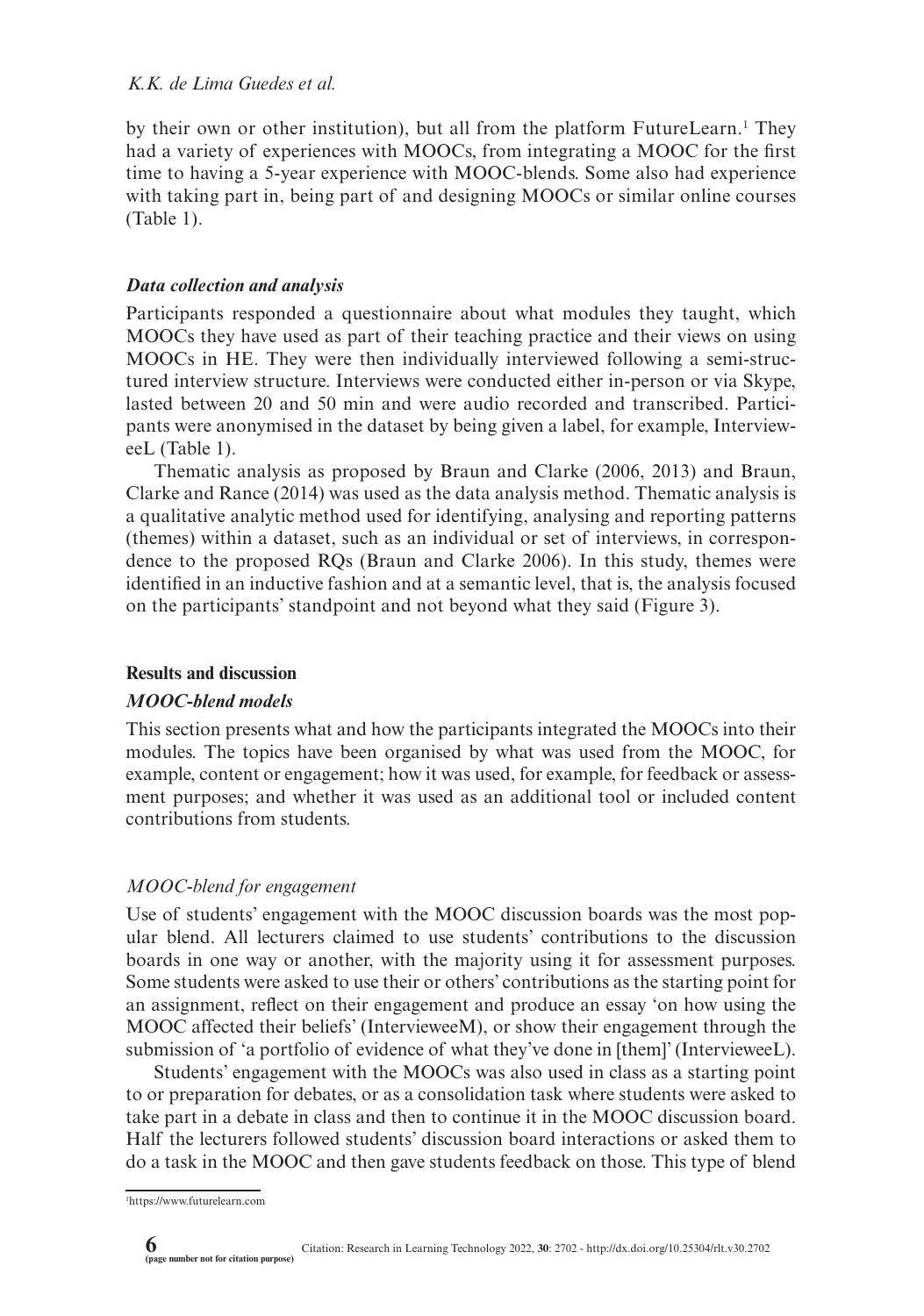| Participant/<br>department                       | Module level                              | Students                            | Experience with<br><b>MOOCs</b>                                                                                                    | Choice of<br><b>MOOCs</b>               |
|--------------------------------------------------|-------------------------------------------|-------------------------------------|------------------------------------------------------------------------------------------------------------------------------------|-----------------------------------------|
| IntervieweeM Postgraduate<br>Modern<br>languages |                                           | Mostly<br>international<br>students | Over 3 years of<br>experience in taking and<br>blending MOOCs                                                                      | Other institution<br>MOOC(s)            |
| IntervieweeD<br>Computer<br>science              | Undergraduate Mostly home                 | students                            | Over 3 years of<br>experience in designing,<br>being in, teaching on<br>and blending MOOCs<br>and other types of online<br>courses | Own and other<br>institution<br>MOOC(s) |
| <b>IntervieweeT</b><br>Archeology                | Undergraduate Mostly home                 | students                            | One year of experience<br>in blending MOOCs                                                                                        | Own institution<br>MOOC(s)              |
| IntervieweeL<br><b>Business</b>                  | Undergraduate/Mostly home<br>postgraduate | students                            | Over 3 years of<br>experience in designing,<br>being in and blending<br><b>MOOCs</b>                                               | Own and other<br>institution<br>MOOC(s) |
| IntervieweeK Postgraduate<br>English             |                                           | Mostly home<br>students             | Experience in designing<br>and teaching on MOOCs MOOC(s)<br>and currently planning a<br>MOOC blend                                 | Own institution                         |
| <b>IntervieweeS</b><br>Modern<br>languages       | Postgraduate                              | Mostly<br>international<br>students | Two years of experience.<br>in being in and blending<br><b>MOOCs</b>                                                               | Own institution<br>MOOC(s)              |

Table 1. Research participants, their teaching, MOOC choices and experiences.

MOOC, Massive Open Online Course.

increases the richness of the learning experience, which fits the enhancing type of blend proposed by Graham and Robinson (2007) as technology is used to enhance students' productivity. It also fits their enabling blend as students can continue to develop their discussion skills and topic-based knowledge beyond the classroom.

## *MOOC-blend for content delivery*

Research has demonstrated that lecturers and students can benefit from using MOOC content as learning material (Albó, Hernández-Leo, and Oliver 2015; Bruff *et al*. 2013; Caulfield, Collier, and Halawa 2013). Data demonstrated that MOOC content was used by most lecturers to introduce concepts or tasks in the in-person course. One of the lecturers, for instance, pre-assigned MOOC videos to students as a way of preparing them for the lectures or in-class discussions. This same lecturer also asked students to analyse the MOOC video responses and interact with them, as explained below.

I was able to identify videos and get them to comment on the videos in real time in class. And then we'd look at […] some of the responses that were emerging. […] and sometimes we crafted our responses together […] I'd also use it to ask them to, for preparation basically, after this class, go and watch step 10.13, or 4.13, or whatever it was called, and I'd give them questions. So watch this video and think about these questions, about the content of the video, and then we'd come back to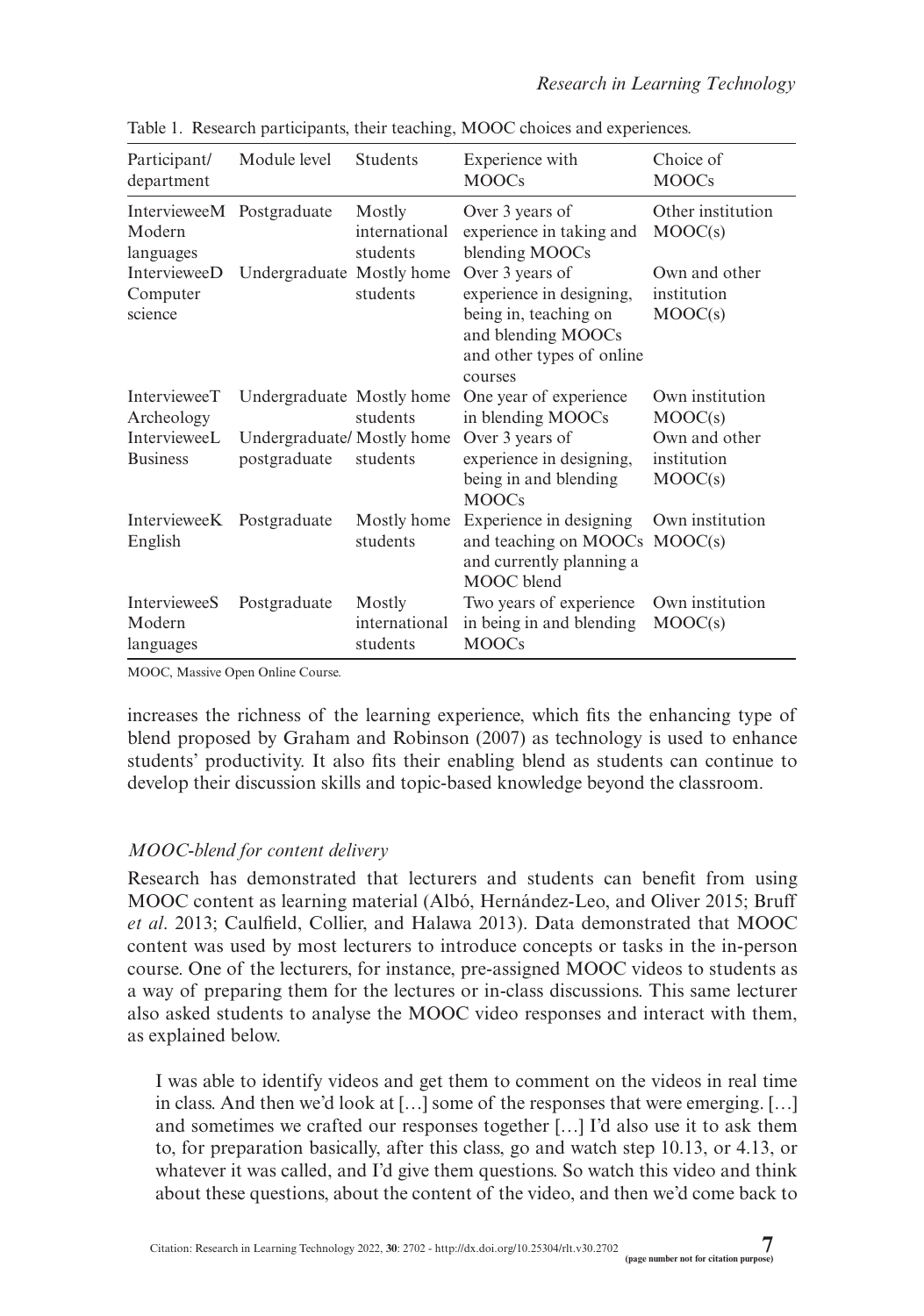

Figure 3. Thematic analysis process used in the research data analysis.

class and there would be a warm-up activity so we'd look at what how they analysed the video and what their reactions [were]. (IntervieweeS)

This MOOC-blend fits the transforming type of blend described in Graham and Robinson (2007) and the flipped classroom approach (Bergmann and Sams 2012; Staker and Horn 2012) as the technology used allows the use of a more active learning pedagogy and the in-person time to be used more interactively. Findings suggest that MOOC content is being used in and outside the classroom to introduce concepts, get students to engage with the topic prior to in-person class and support engagement.

## *MOOC-blend as an add-on*

Two lecturers recommended students to take the MOOC alongside the in-person course as an additional material. This was done either because they had only partially integrated specific parts of the MOOC, its dates did not exactly match their weekly in-person syllabus, or they saw the MOOC as an add-on and, therefore, not essential to the module and its learning outcomes. This blending approach does not fit any of the blending models proposed in the literature. This might be because the MOOC was used as just an additional resource and, therefore, is not seen as a blending model or at the lower end of integration.

## *MOOC-blend for co-creation*

In one of the modules, the in-person students contributed to the MOOC content. Students were asked to record a video essay about one of the topics related to the in-person course and the MOOC, and through this task, they got to carry out research for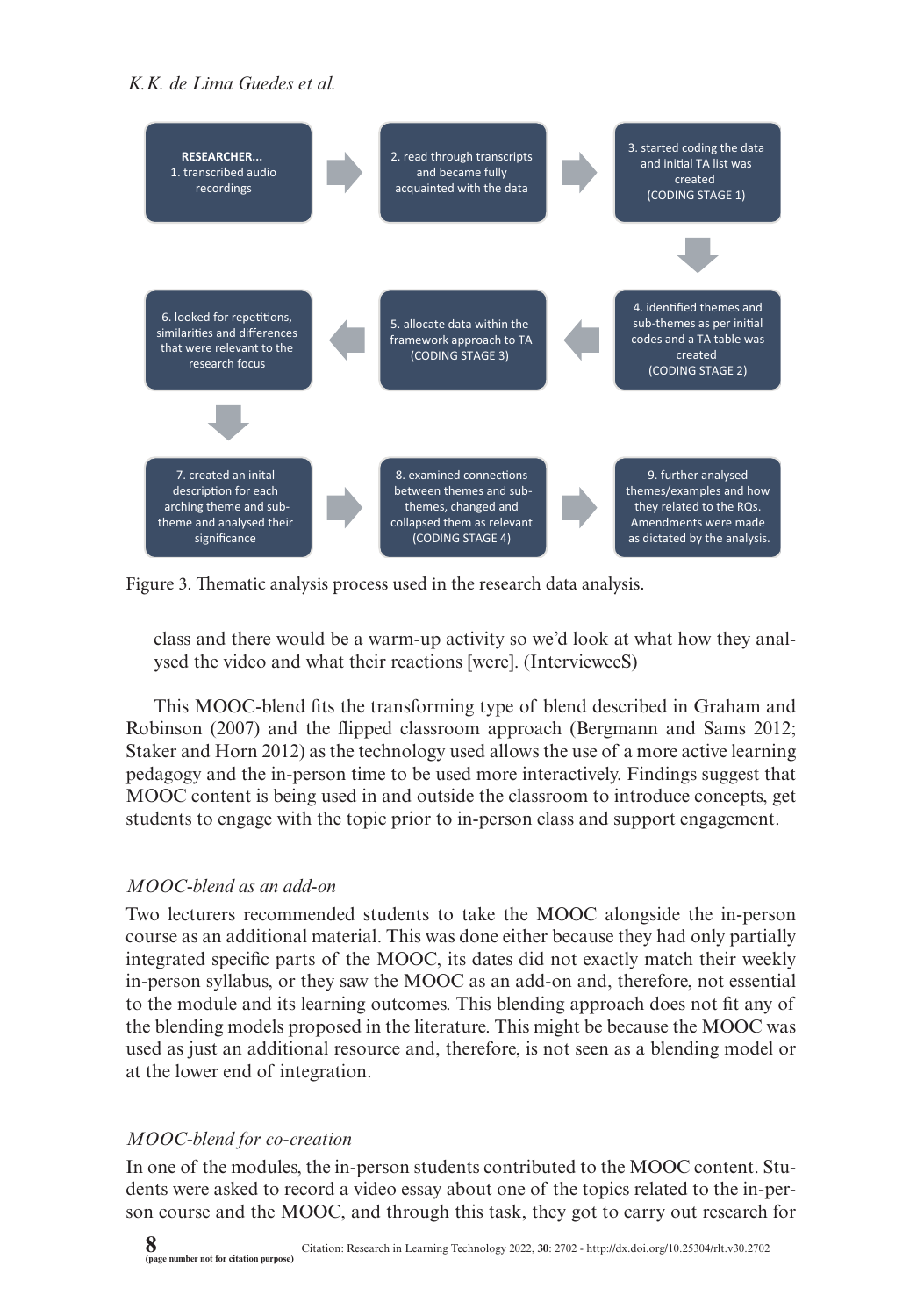the assignment, reflect on the language they needed to use to ensure it was accessible to the MOOC takers, develop the digital skills needed to complete the assignment and receive feedback from the MOOC community on their work and ideas, as described below.

So we, we gave them a kind of a set of sort of provocative statements. So one of them, for example, was 'Is Facebook evil?', and things like, you know, 'Is social media power, real power?', these kind of things. And we asked them to create, essentially, sort of five-minute documentary film about that topic. And it was really a vehicle to get them to research the topic, think about how to present it to a sort of lay audience, and also to work in groups. (IntervieweeD)

This approach fits with a transforming type of blend (Graham and Robinson 2007) as technology is used to facilitate an improvement in active learning pedagogy. Students contributing to an MOOC content have not been reported in the Blended Learning literature; however, the idea of students as co-creators of learning experiences has had much discussion in academia (Bovill and Bulley 2011; Bovill, Cook-Sather, and Felten 2011; Dunne and Zandstra 2011). This blend puts students in the centre of the learning process and has the potential to create student–staff partnerships.

#### *Impact on course design*

#### *Course specifications*

HE Course Specifications<sup>2</sup> (CSs) tend not to be too specific as changes in them take time; therefore, lecturers usually keep the course content and assessment information as general as possible, so modifications can be more easily made within the internal course design. Most lecturers claimed that no modifications were made in the CSs because of the blend, and there was no mention of the MOOC in them, except in one case that 'the blended MOOCs [had] become an integral part of the [course] content' (IntervieweeM).

Most lecturers do not have control over the dates when an MOOC runs; therefore, if this information is in the CSs, it cannot be changed once the module is available to students. One of the lecturers explained that the 'module specs [are] a bit set in stone once they're designed', so she decided to add 'that the assessment will be online, [and that] it will involve reflection on online discussions […] because of the fact that [they] can't always guarantee that the MOOC will be there' (IntervieweeL).

Some of the lecturers, however, mentioned that they intend to make changes to the CSs as the MOOC had added a new dimension to the course and learning outcomes related to digital literacy and employability. Two of the lecturers also mentioned not adapting the CSs because it already had a digital and communicative synergy with the MOOC blend, such as the development of digital literacies as a learning outcome.

<sup>2</sup> Course specifications are the description of the intended learning outcomes from UKHE courses, and how these outcomes are achieved and demonstrated (QAA, 2011). They are usually submitted months or even over a year prior to the beginning of a course as they need to go through a quality assurance approval process within the institution.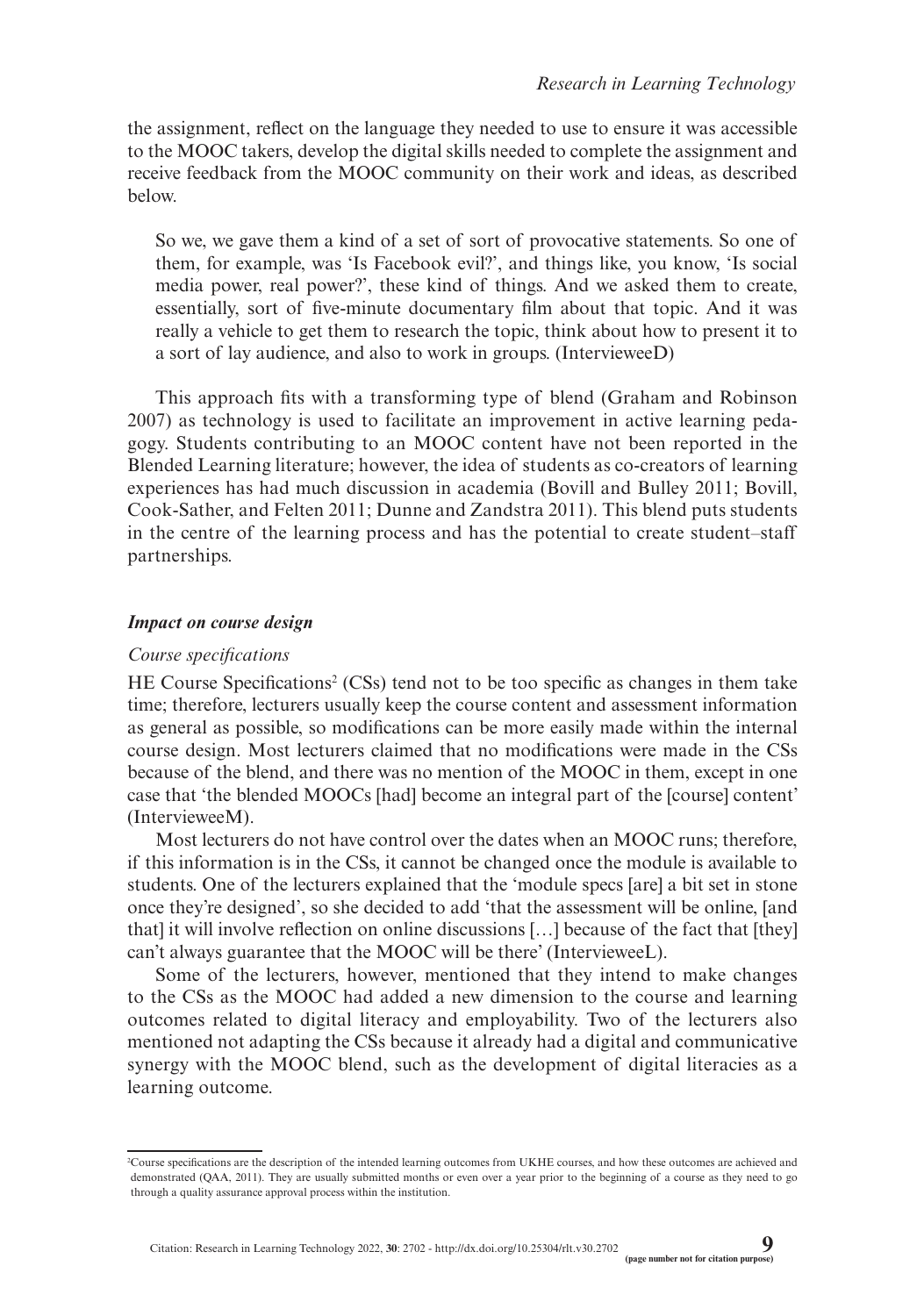#### *Syllabus and assessment design*

Participants were also asked about internal changes to the course, such as changes to course structure, syllabus and assessment. Different from CSs, almost all lecturers claimed to have made internal changes to their courses due to the MOOC-based blend. Half of the informants said they had to be flexible with the structure of the course as they sometimes had to move the weekly topics 'to match some of the content in the MOOC' (IntervieweeS).

Some lecturers aligned the content of their course with the MOOC by adding a topic that was not originally part of the syllabus, moving the weekly topics or changing how much time was spent on each topic. Thus, most of the interviewees had to change the description of their course assignments or add an MOOC-related question to the end of the term exam, as exemplified below.

I did change in the face-to-face outline of the course. […] I did change the description of the assignments because there was this third option to do the MOOC data analysis. And then, in the classes themselves, basically, making space for the MOOC activity. (IntervieweeS)

Two of the participants claimed that the MOOC integration did not have an impact on their course assessment design. However, one of them had just started the integration, and the other did report to have MOOC elements as part of the assessment, such as students using the discussion boards as a starting point for one of their assignments and contributing to the MOOC with their video assignment.

## *MOOC-based blend framework*

Some authors have investigated MOOC-based hybridity and its impact on different aspects of education, but very few have proposed a framework for applying MOOCbased blend initiatives in HE. And no one, from the researchers' knowledge, has proposed one that shows the relationship between content alignment and the type of blend used. This section proposes such a framework as a result of the findings discussed in the previous sections.

The *MOOC-based Blend Framework* organises the implementation of Blended Learning initiatives as a continuum of two factors: (1) the content alignment level (y-axis) and (2) the MOOC blending type (x-axis) used (Figure 4), and lecturers can map their own teaching blend onto these two axes. In Figure 4, letters refer to each research participant, for example, M represents IntervieweeM. The framework assumes that the MOOC has not been created with the intention of being blended for a specific course, which was the case for all participants. Through the continuum of these two factors, MOOC-based integration initiatives can be classified as per axes descriptions below.

The 'y-axis' represents the extent to which a in-person course curriculum has been adapted in order to align with an MOOC (or MOOCs), and this has been divided into three levels:

(1) **High**:MOOC and in-person curricular content are aligned. MOOC is central to the course delivery and learning outcomes. MOOC-blend has had impact on the in-person course syllabus, assessment and learning outcomes;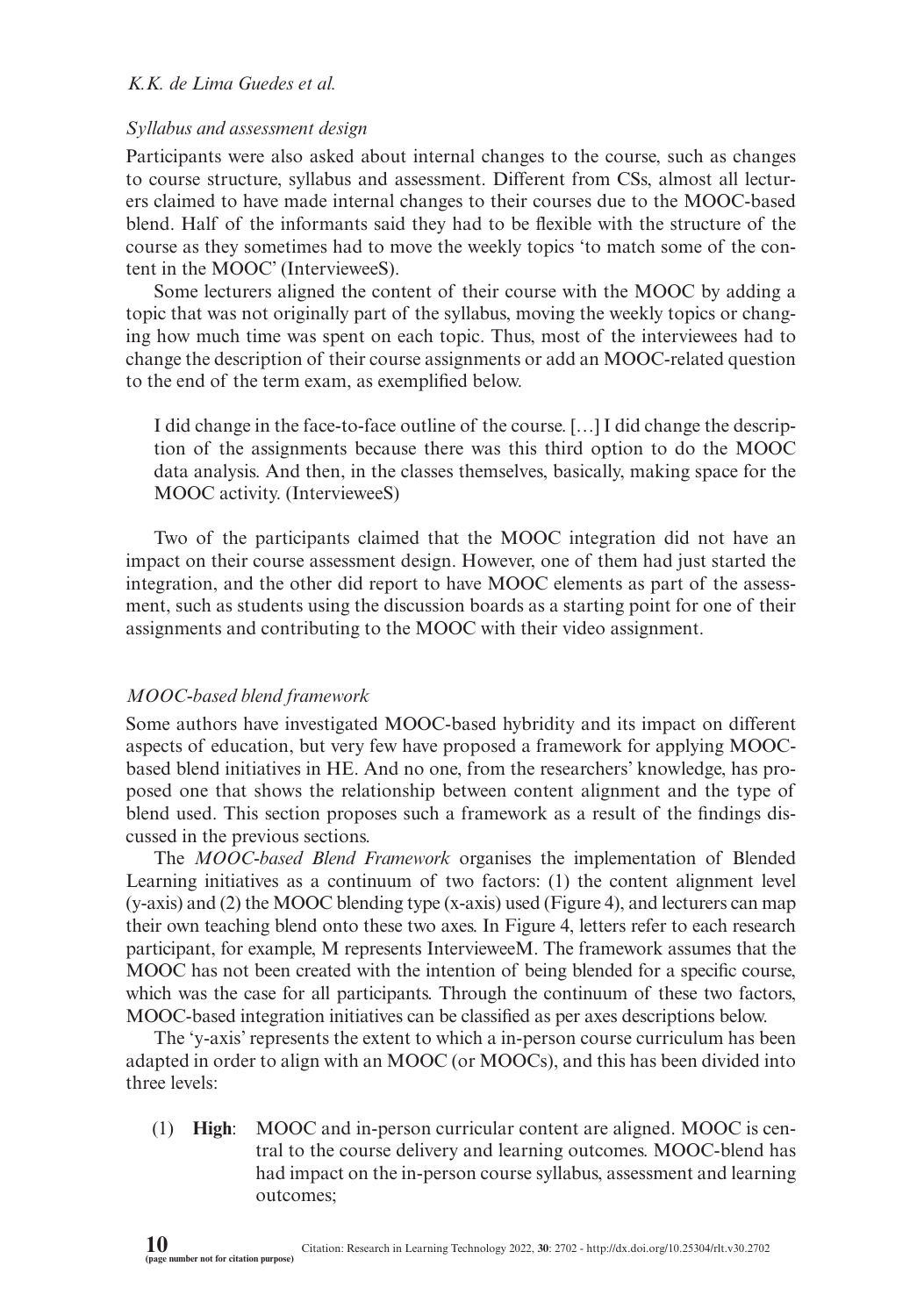

# **MOOC-based Blend Framework**

Figure 4. MOOC-based blend framework.

- (2) **Medium**:MOOC and in-person curricular content are somewhat aligned. MOOC-blend has had some impact on the in-person course syllabus or assessment;
- (3) **Low**:MOOC and in-person curricular content are not aligned. MOOC is used as an add-on and is recommended to students in the same way a book or an article would be. MOOC-blend has little or no impact on the in-person course syllabus or assessment.

Similar to Pérez-Sanagustín *et al.* (2017), at one end, the low-level alignment implies that the MOOC is not aligned with the in-person curricular content, and it is only, or mostly, used as an additional resource. For instance, IntervieweeT has been placed at the low-level alignment end because the MOOC was used as just an add-on, and there were no changes to the in-person syllabus as a result of the blend.

At the other end of the y-axis, however, a high-level alignment means that the MOOC is essential to the in-person syllabus, and this has been modified to mirror all or most of the curricular MOOC content. An example of this is IntervieweeL. This lecturer used a 2-week MOOC as an introduction to her module, and instead of attending in-person classes for the first 2 weeks, students were asked to take the MOOC and actively participate in the discussion boards. Alongside the MOOC, students had to participate in discussions online with the tutor and produce a portfolio of evidence of what they had done in and learnt from these interactions. As a result, her course module is categorised as highly aligned with the MOOC content.

The 'x-axis' represents the type of integration used by the lecturers and uses the three main blends that emerged from the data:

(1) **MOOC-blend for content delivery**: students use MOOC content as learning material in and outside the classroom;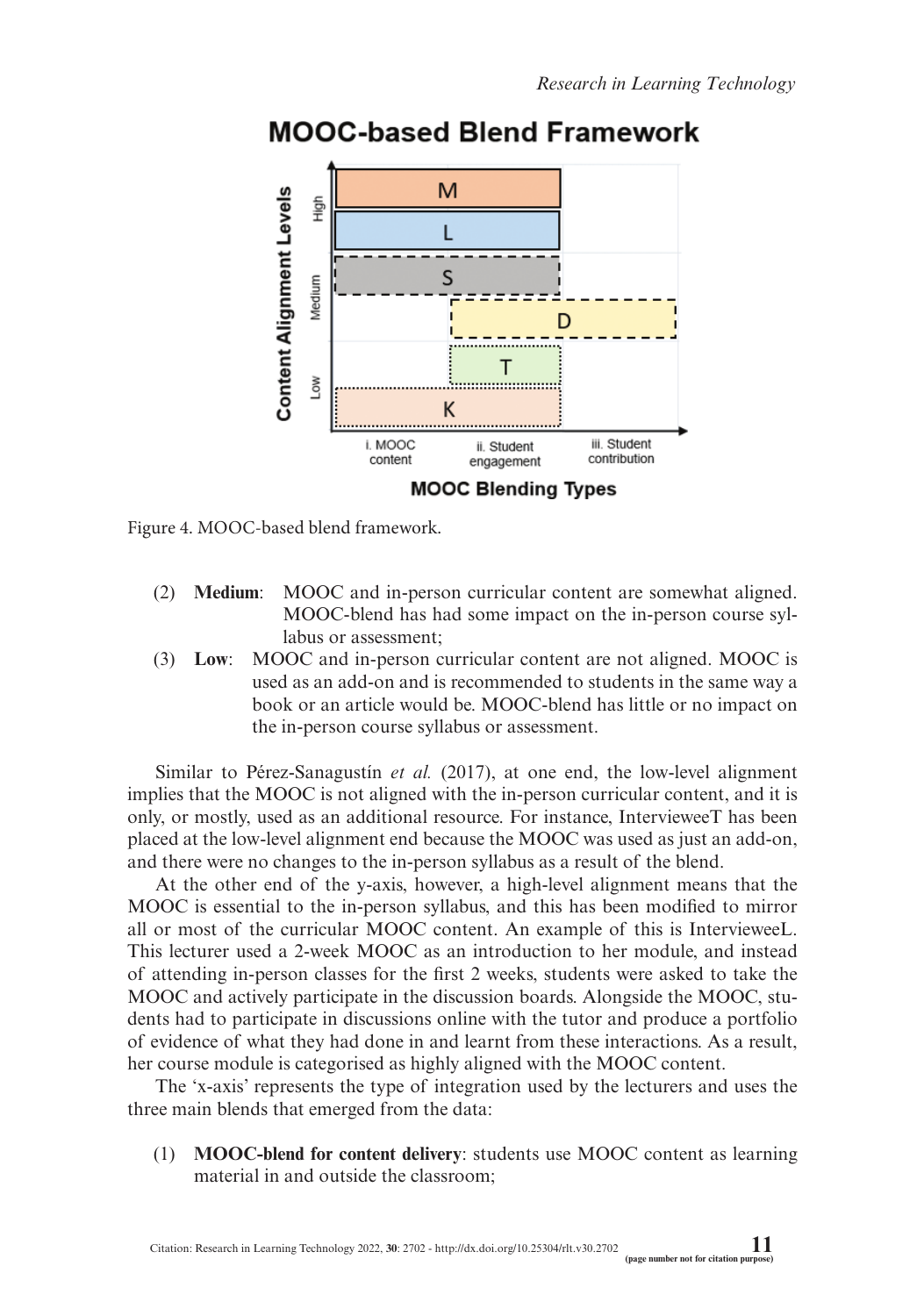- (2) **MOOC-blend for engagement**: students are asked to engage in MOOC discussions:
- (3) **MOOC-blend for co-creation**: students contribute to the MOOC content.

Most lecturers used a combination of blends, as can be seen in Figure 4. An illustration of a module with High Content Alignment Level that uses two blending types is IntervieweeM. This lecturer had students using the MOOC resources in and outside the classroom and actively engaging in the discussion boards. She also changed the course design and specifications to align its syllabus with the MOOC curricular content. Therefore, her course was categorised as highly integrated with the MOOC, having a double blending type usage.

Data indicated that lecturers who were more experienced with Blended Learning used the MOOCS more integratively and were, therefore, placed at the high end of the Content Alignment Levels axis. These lecturers reported to have used the MOOC as an add-on in their first blend trial, but that it had not worked. They reported that the blending evolved with their experience, and that in order for students to engage with the online tasks, the MOOC needs to be fully integrated into the in-person course and assessment.

Results showed that the institutional support  $(x-axis)$  – infrastructure, services and human resources – as proposed by Pérez-Sanagustín *et al.* (2017) to be irrelevant since lecturers had no institutional support. The academics who were integrating the MOOCs or involved in their design were 'usually part of a special project' (IntervieweeL) or felt they were doing the MOOC-blend on their own. If MOOC-based blends become more common practice in HE, this lack of institutional support could become problematic.

## **Conclusion**

This study examined how six UK academics are integrating MOOCs into their in-person teaching practice and whether the blends used had any impact on course design. It also discussed the need for a framework that describes the relationship between content alignment and MOOC-based blend models used by HE instructors.

Results showed that MOOCs were integrated in a variety of ways, such as having students:

- (1) use the MOOC teaching materials in and outside classroom time;
- (2) engage in the discussion boards, analyse their arguments and the ones that were put forward by the community;
- (3) create resources to be shared with other MOOC takers.

Most participants claimed they had made internal changes to their courses due to the MOOC-based blend, such as alignment of the in-person content with the MOOC or change in the description of course assignments. However, information about the blend was not available in the CSs even though the blend had affected course design elements, such as course structure, syllabus and assessment. As a result, this type of information is unlikely to be accessible to 'course outsiders', which makes investigations into blended initiatives more challenging.

The MOOC-based Blend Framework was proposed to represent the implementation of blending initiatives as a continuum of content alignment and blending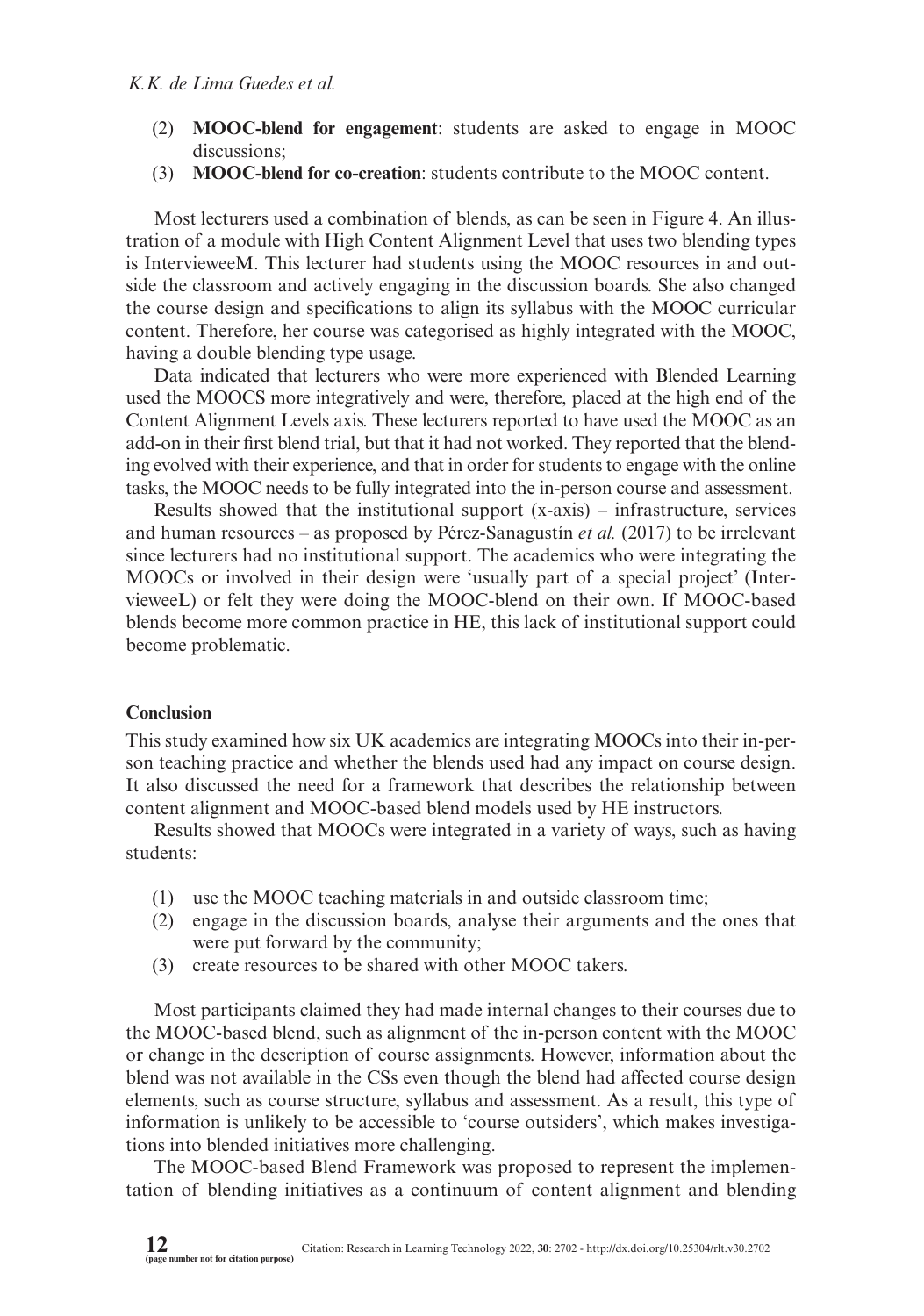types, which showed that the lecturers mostly used two blending types but content alignment varied greatly. The framework was designed based on the lecturers' responses and comments on their teaching practice, but could be used by researchers, practitioners and universities to inform institutions, academics or students of the Blended Learning level of a course and allow it to be compared with other MOOC-blended courses.

Potential limitations found in this study involve its sample size, the possibility of generalisations and the interviewees' disciplines as their discipline might have had an impact on the way they integrate MOOCs into their in-person teaching. Consequently, results may only be applicable to the specific contexts the participants were in, and if one tries to generalise these findings to other contexts, it must be done with caution. Further research in this area could use a bigger sample size and assess lecturers' MOOC-based blended models against the MOOC-based blend framework proposed here. The framework could be used to assess the extent to which readily available MOOCs are integrated into in-person modules in more universities. Applying the framework in other contexts would allow it to be scrutinised and validated in terms of its usefulness and reliability.

Since their creation, MOOCs have been much discussed as the future of tertiary and adult education, but there has also been much criticism for its high drop-out rates, potential democratised education failure and expensive investment for universities with no direct financial return (Davies 2017; Hone and El Said 2016; Jordan 2014; Moura *et al*. 2017; Rambe and Moeti 2017). But we should not assume that MOOCs only work as a replacement for in-person teaching, as they can successfully play different roles in educational contexts. They can not only continue to increase the prospective audience for HE but also work as platforms for international academic engagement, global discussions and a rich teaching resource. And if integrated well, they can be a useful tool to support academics and the wide spectrum of students we currently have in HE.

## **Funding statement**

This research did not receive any specific grant from funding agencies in the public, commercial or not-for-profit sectors.

## **Data availability statement**

Data and method instruments available on request from the corresponding author.

## **References**

- Albó, L. & Hernández-Leo, D. (2016) 'Blended learning with MOOCs: towards supporting the learning design process', *The Online, Open and Flexible Higher Education Conference*, Rome, Italy, 19–21 October, pp. 578–588. Available at: [http://hdl.handle.](http://hdl.handle.net/10230/27478) [net/10230/27478](http://hdl.handle.net/10230/27478)
- Albó, L., Hernández-Leo, D. & Oliver, M. (2015) 'Blended MOOCs: university teachers' perspective', *Trends in Digital Education: Selected papers from EC-TEL 2015 Workshops CHANGEE, WAPLA, and HybridEd*, Toledo, Spain, 18 September, pp. 11–15. Available at: <http://hdl.handle.net/10230/36387>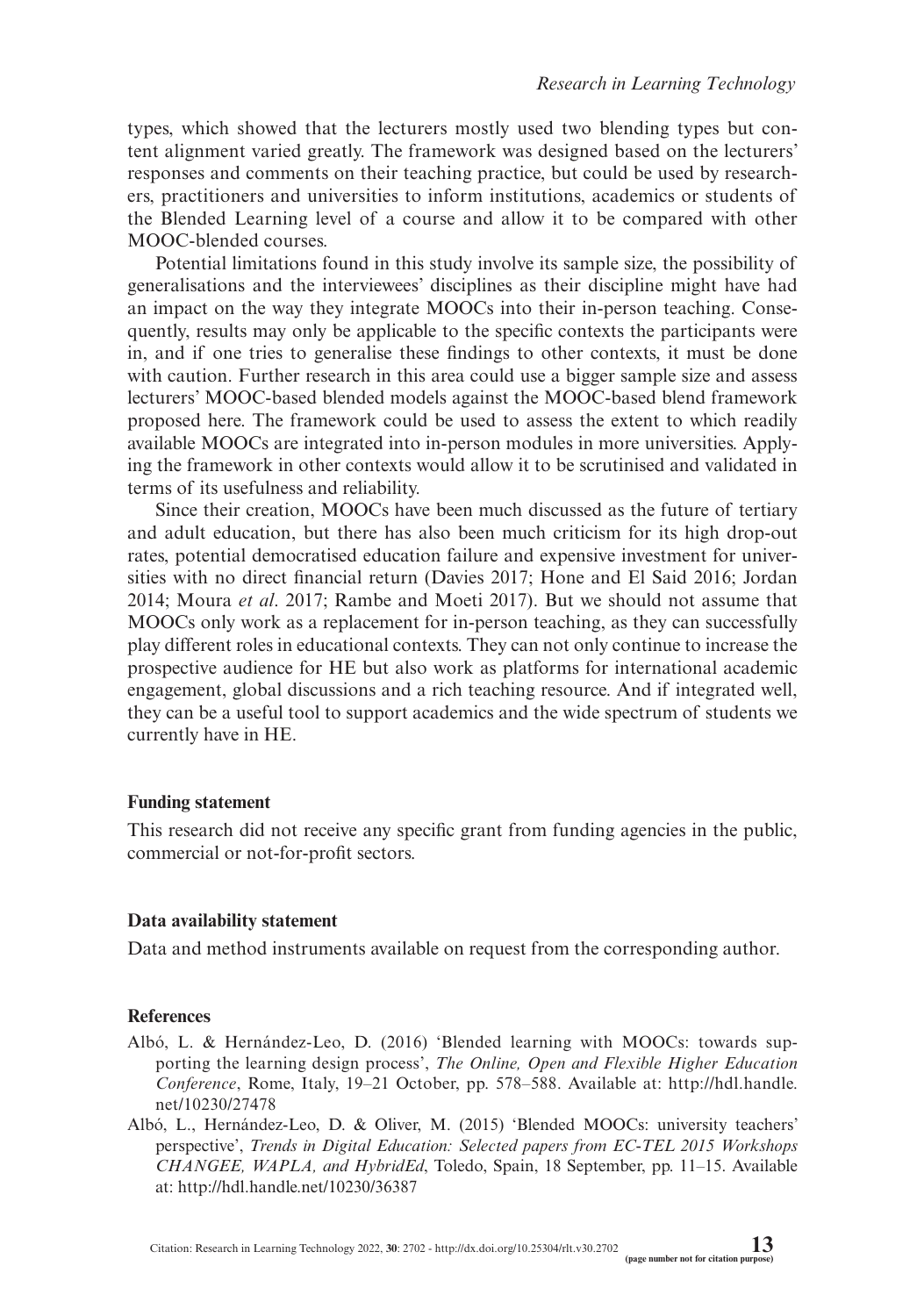- Barber, M. (2021) 'Gravity assist: propelling higher education towards a brighter future digital teaching and learning review', *Office for Students,* [online] Available at: [https://ofslivefs.](https://ofslivefs.blob.core.windows.net/files/Gravity%20assist/Gravity-assist-DTL-finalforweb.pdf) [blob.core.windows.net/files/Gravity%20assist/Gravity-assist-DTL-finalforweb.pdf](https://ofslivefs.blob.core.windows.net/files/Gravity%20assist/Gravity-assist-DTL-finalforweb.pdf)
- Barber, M., Donnelly, K. & Rizvi, S. (2013) *An Avalanche is Coming: Higher Education and the Revolution Ahead*, Institute for Policy Research, [online] Available at: [https://www.ippr.](https://www.ippr.org/files/images/media/files/publication/2013/04/avalanche-is-coming_Mar2013_10432.pdf) [org/files/images/media/files/publication/2013/04/avalanche-is-coming\\_Mar2013\\_10432.pdf](https://www.ippr.org/files/images/media/files/publication/2013/04/avalanche-is-coming_Mar2013_10432.pdf)
- Bergmann, J. & Sams, A. (2012) *Flip Your Classroom: Reach Every Student in Every Class Every Day*, International Society for Technology in Education, Washington, DC.
- Borthwick, K. (2018) 'What our MOOC did next: embedding, exploiting, and extending an existing MOOC to fit strategic purposes and priorities', in *Flipping the Blend Through MOOCs, MALL and OIL – New Directions in CALL,* eds M. Orsini-Jones & S. Smith, Research-publishing.net, pp. 17–23. [doi: 10.14705/rpnet.2018.23.786](http://dx.doi.org/10.14705/rpnet.2018.23.786)
- Borthwick, K. (2021) 'Making MOOCs go further: utilising MOOCs in teaching and learning', *AdvanceHE*, [online] Available at: [https://www.advance-he.ac.uk/news-and-views/](https://www.advance-he.ac.uk/news-and-views/making-moocs-go-further-utilising-moocs-teaching-and-learning) [making-moocs-go-further-utilising-moocs-teaching-and-learning](https://www.advance-he.ac.uk/news-and-views/making-moocs-go-further-utilising-moocs-teaching-and-learning)
- Bovill, C. & Bulley, C. (2011) 'A model of active student participation in curriculum design: exploring desirability and possibility', in *Improving Student Learning, Proceedings of the ISSOTL/ISL Conference*, eds C. Rust, Oxford Centre for Staff and Learning Development, Oxford, pp. 176–188. Available at: <http://eprints.gla.ac.uk/57709/>
- Bovill, C., Cook-Sather, A. & Felten, P. (2011) 'Students as co-creators of teaching approaches, course design, and curricula: implications for academic developers', *International Journal for Academic Development*, vol. 16, no. 2, pp. 133–145. [doi: 10.1080/1360144X.2011.568690](http://dx.doi.org/10.1080/1360144X.2011.568690)
- Braun, V. & Clarke, V. (2006) 'Using thematic analysis in psychology', *Qualitative Research in Psychology*, vol. 3, no. 2, pp. 77–101. [doi: 10.1191/1478088706qp063oa](http://dx.doi.org/10.1191/1478088706qp063oa)
- Braun, V. & Clarke, V. (2013) *Successful Qualitative Research: A Practical Guide for Beginners*, SAGE Publications Ltd, London.
- Braun, V., Clarke, V. & Rance, N. (2014) 'How to use thematic analysis with interview data', in *The Counselling & Psychotherapy Research Handbook,* eds A. Vossler & N. Moller, London, Sage, pp. 183–197.
- Bruff, D. O., *et al*., (2013) 'Wrapping a MOOC: student perceptions of an experiment in blended learning', *MERLOT Journal of Online Learning and Teaching*, vol. 9, no. 2, pp. 187–199. Available at: [https://jolt.merlot.org/vol9no2/bruff\\_0613.pdf](https://jolt.merlot.org/vol9no2/bruff_0613.pdf)
- Castañeda, L. & Selwyn, N. (2018) 'More than tools? Making sense of the ongoing digitizations of higher education', *International Journal of Educational Technology in Higher Education,* vol. 15, no. 22, pp. 1–10. [doi: 10.1186/s41239-018-0109-y](http://dx.doi.org/10.1186/s41239-018-0109-y)
- Caulfield, M., Collier, A. & Halawa, S. (2013) 'Rethinking online community in MOOCs used for blended learning', *EDUCAUSE Review Online*, [online] Available at: [http://er.educause.](http://er.educause.edu/articles/2013/10/rethinking-online-community-inmoocs-used-for-blended-learning) [edu/articles/2013/10/rethinking-online-community-inmoocs-used-for-blended-learning](http://er.educause.edu/articles/2013/10/rethinking-online-community-inmoocs-used-for-blended-learning)
- Conole, G. G. (2015) 'MOOCs as disruptive technologies: strategies for enhancing the learner experience and quality of MOOCs', *Revista De Educación a Distancia,* vol. 39, pp. 1–17. [doi: 10.6018/red/50](http://dx.doi.org/10.6018/red/50/2)/2
- Davies, A. (2017) 'Do Moocs generate return on investment?', *THE*, [online] Available at: <https://www.timeshighereducation.com/blog/do-moocs-generate-return-investment>
- De Lima Guedes, K. K. (2020) 'Integrating MOOCs into traditional UK higher education: lessons learnt from MOOC-blend practitioners', in *Education 4.0 revolution: transformative approaches to language teaching and learning, assessment and campus design,* eds K. Borthwick & A. Plutino, Research-publishing.net, pp. 29–36. [doi: 10.14705/rpnet.2020.42.1084](http://dx.doi.org/10.14705/rpnet.2020.42.1084)
- Dunne, E. & Zandstra, R. (2011) 'Students as change agents: new ways of engaging with learning and teaching in Higher Education', *ESCalate*, [online] Available at: [https://dera.ioe.](https://dera.ioe.ac.uk//14767/7/8242_Redacted.pdf) [ac.uk//14767/7/8242\\_Redacted.pdf](https://dera.ioe.ac.uk//14767/7/8242_Redacted.pdf)
- Flavin, M. (2012) 'Disruptive technologies in higher education', *Research in Learning Technology*, vol. 20, pp. 102–111. [doi: 10.3402/rlt.v20i0.19184](http://dx.doi.org/10.3402/rlt.v20i0.19184)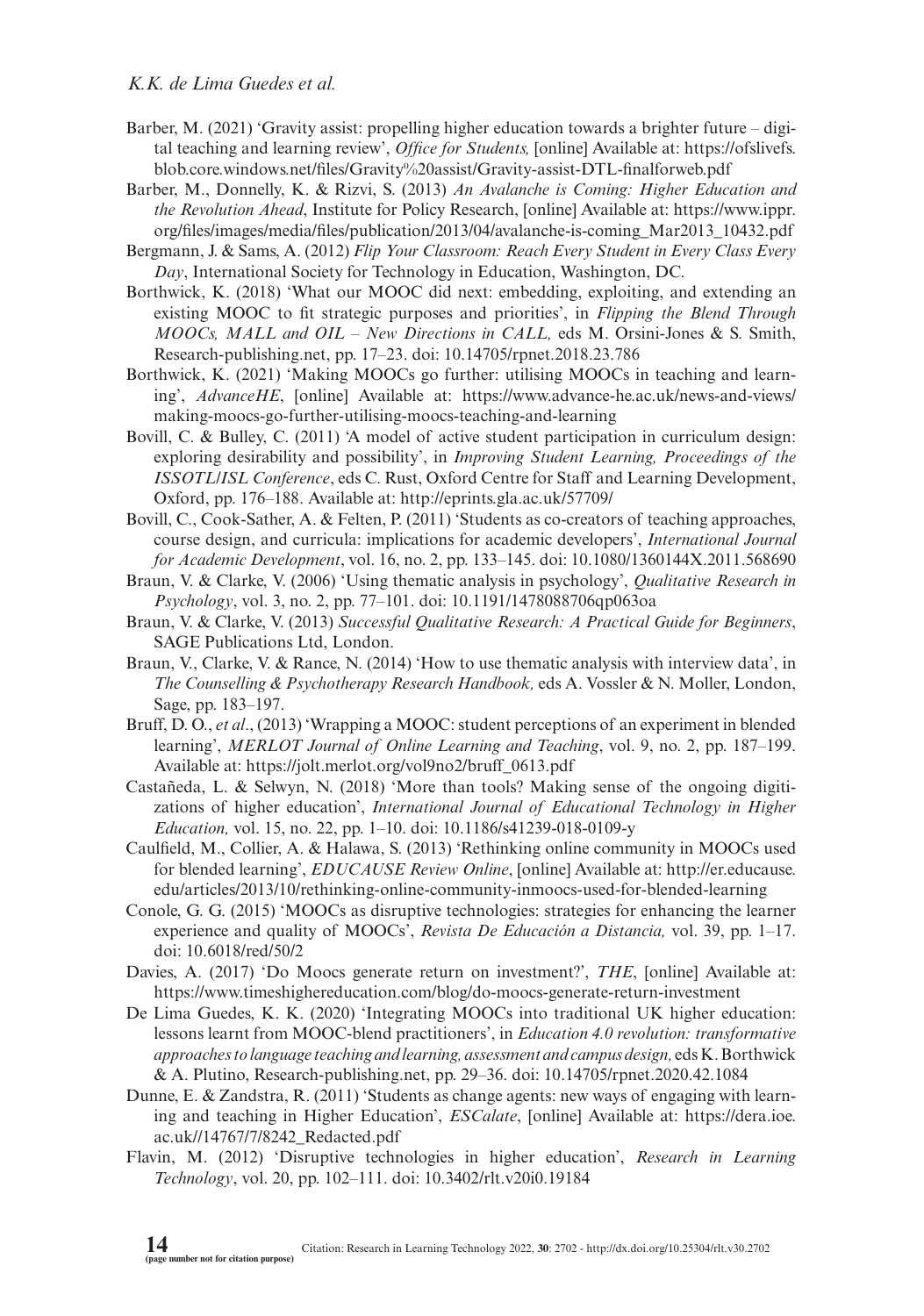- Garrison, D. R. (2011) *E-Learning in the 21st Century: A Framework for Research and Practice*, 2nd edn, Routledge, New York, NY.
- Garrison, D. R. & Kanuka, H. (2004) 'Blended learning: uncovering its transformative potential in higher education', *Internet and Higher Education*, vol. 7, pp. 95–105. [doi: 10.1016/j.](http://dx.doi.org/10.1016/j.iheduc.2004.02.001) [iheduc.2004.02.001](http://dx.doi.org/10.1016/j.iheduc.2004.02.001)
- Graham, C. & Robison, R. (2007) 'Realizing the transformational potential of blended learning: comparing cases of transforming blends and enhancing blends in higher education', in *Blended Learning: Research Perspectives,* eds A. G. Picciano & C. Dzuiban, The Sloan Consortium, Needham, MA, pp. 83–110.
- Hone, K. S. & El Said, G. R. (2016) 'Exploring the factors affecting MOOC retention: a survey study', *Computers & Education*, vol. 98, pp. 157–168. [doi: 10.1016/j.](http://dx.doi.org/10.1016/j.compedu.2016.03.016) [compedu.2016.03.016](http://dx.doi.org/10.1016/j.compedu.2016.03.016)
- Israel, M. J. (2015) 'Effectiveness of integrating MOOCs in traditional classrooms for undergraduate students', *International Review of Research in Open and Distributed Learning*, vol. 16, no. 5, pp. 102–118. [doi: 10.19173/irrodl.v16i5.2222](http://dx.doi.org/10.19173/irrodl.v16i5.2222)
- Jordan, K. (2014) 'Initial trends in enrolment and completion of massive open online courses', *The International Review of Research in Open and Distributed Learning,* vol. 15, no. 1, pp. 133–160. [doi: 10.19173/irrodl.v15i1.1651](http://dx.doi.org/10.19173/irrodl.v15i1.1651)
- Kloos, C. D., *et al*., (2015) 'Mixing and blending MOOC Technologies with face-to-face pedagogies', *IEEE Global Engineering Education Conference (EDUCON)*, Tallinn, Estonia, 18–20 March, pp. 967–971. [doi: 10.1109/EDUCON.2015.7096090](http://dx.doi.org/10.1109/EDUCON.2015.7096090)
- Moura, V. F., *et al*., (2017) 'MOOCs' potential for democratizing education: an analysis from the perspective of access to technology', in *Information Systems,* eds M. Themistocleous & V. Morabito, EMCIS 2017. Lecture Notes in Business Information Processing, Springer, Cham, vol. 299, pp. 139–153. [doi: 10.1007/978-3-319-65930-5\\_12](http://dx.doi.org/10.1007/978-3-319-65930-5_12)
- Orsini-Jones, M. (2015) 'Innovative pedagogies series: integrating a MOOC into the MA in English Language Teaching at Coventry University', *Higher Education Academy.* Available at: [https://www.heacademy.ac.uk/knowledge-hub/](https://www.heacademy.ac.uk/knowledge-hub/integrating-mooc-ma-english-language-teaching-coventry-university-innovation-blended) [integrating-mooc-ma-english-language-teaching-coventry-university-innovation-blended](https://www.heacademy.ac.uk/knowledge-hub/integrating-mooc-ma-english-language-teaching-coventry-university-innovation-blended)
- Orsini-Jones, M., *et al*., (2018) 'B-MELTT: blending MOOCs for English language teacher training', in *British Council ELT Research Papers*, pp. 1–41. Available at: [https://englisha](https://englishagenda.britishcouncil.org/sites/default/files/attachments/pub_j121_blending_moocs_for_english_language_teacher_training_final_web.pdf)[genda.britishcouncil.org/sites/default/files/attachments/pub\\_j121\\_blending\\_moocs\\_for\\_](https://englishagenda.britishcouncil.org/sites/default/files/attachments/pub_j121_blending_moocs_for_english_language_teacher_training_final_web.pdf) [english\\_language\\_teacher\\_training\\_final\\_web.pdf](https://englishagenda.britishcouncil.org/sites/default/files/attachments/pub_j121_blending_moocs_for_english_language_teacher_training_final_web.pdf)
- Orsini-Jones, M., Conde Gafaro, B. & Altamimi, S. (2017) 'Integrating a MOOC into the postgraduate ELT curriculum: reflecting on students' beliefs with a MOOC blend', in *Beyond the language classroom: researching MOOCs and other innovations*, eds Q. Kan & S. Bax, Research-publishing.net, pp. 71–83. [doi: 10.14705/rpnet.2017.mooc2016.672](http://dx.doi.org/10.14705/rpnet.2017.mooc2016.672)
- Pérez-Sanagustín, M., *et al*., (2017) 'H-MOOC framework: reusing MOOCs for hybrid education', *Journal of Computing in Higher Education*, vol. 29, pp. 47–64. [doi: 10.1007/](http://dx.doi.org/10.1007/s12528-017-9133-5) [s12528-017-9133-5](http://dx.doi.org/10.1007/s12528-017-9133-5)
- Picciano, A. (2009) 'Blending with purpose: the multimodal model', *Journal of Asynchronous Learning Networks*, vol. 13, no. 1, pp. 7–18. [doi: 10.24059/olj.v13i1.1673](http://dx.doi.org/10.24059/olj.v13i1.1673)
- Powell, A., *et al*., (2015) 'Blending learning: the evolution of online and face-to-face education from 2008–2015', in *Promising Practices in Blended and Online Learning Series. International Association for K-12 Online Learning*, pp. 1–19. Available at: [https://files.eric.](https://files.eric.ed.gov/fulltext/ED560788.pdf) [ed.gov/fulltext/ED560788.pdf](https://files.eric.ed.gov/fulltext/ED560788.pdf)
- Rambe, P. & Moeti, M. (2017) 'Disrupting and democratising higher education provision or entrenching academic elitism: towards a model of MOOCs adoption at African universities', *Educational Technology Research and Development*, vol. 65, no. 3, pp. 631–651. [doi:](http://dx.doi.org/10.1007/s11423-016-9500-3) [10.1007/s11423-016-9500-3](http://dx.doi.org/10.1007/s11423-016-9500-3)
- QAA. (2011) *UK Quality Code for Higher Education, The Quality Assurance Agency for Higher Education*, [online] Available at: [https://dera.ioe.ac.uk/13488/3/Quality-Code-](https://dera.ioe.ac.uk/13488/3/Quality-Code-Chapter-A3.pdf)[Chapter-A3.pdf](https://dera.ioe.ac.uk/13488/3/Quality-Code-Chapter-A3.pdf)